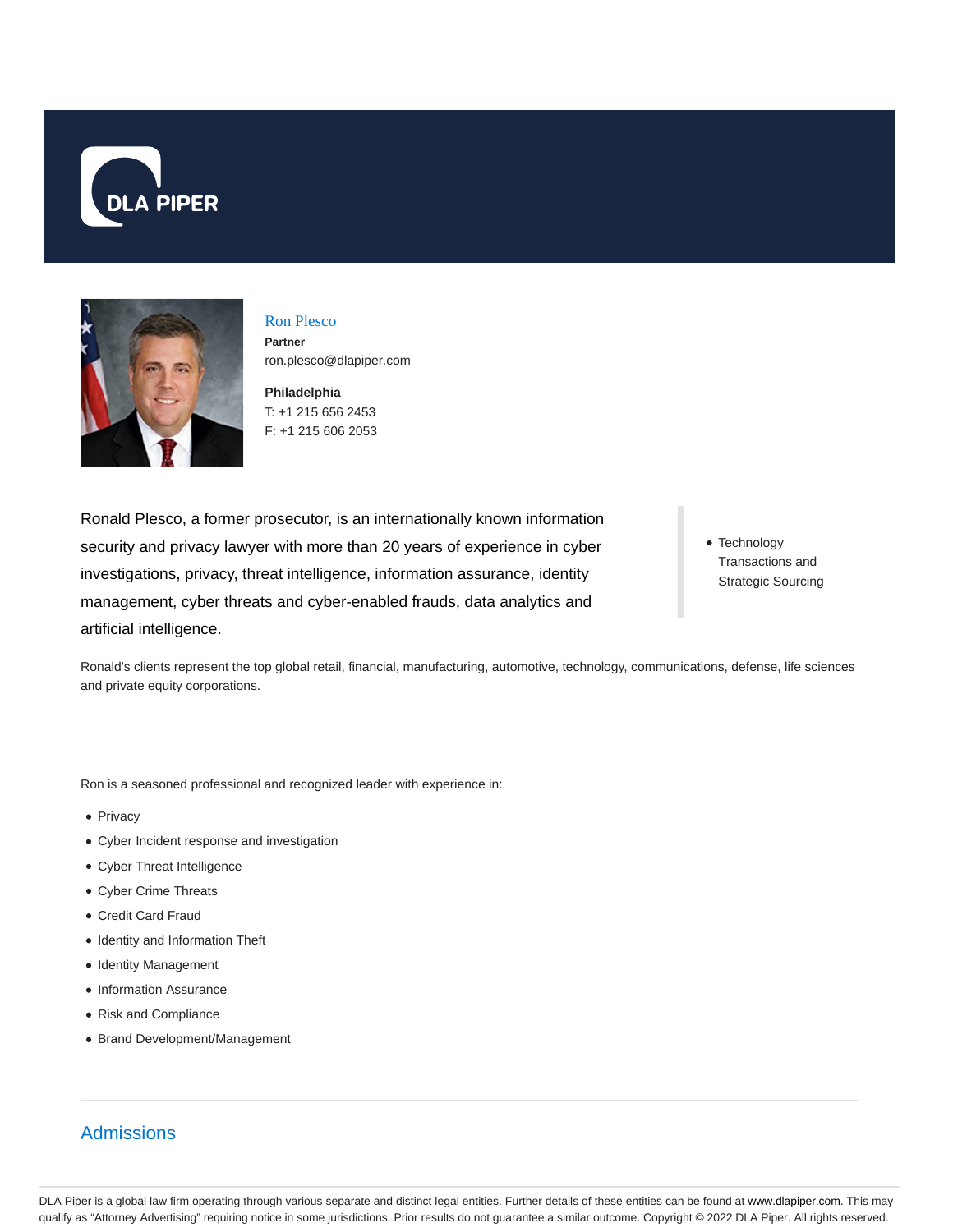• Pennsylvania

# Prior Experience

Ronald previously served as CEO of the National Cyber Forensics & Training Alliance (NCFTA), where he managed the development of intelligence that led to more than 400 worldwide cybercrime arrests in four years and prevented over US\$2 billion in fraud. Notable NCFTA intelligence-led arrests include Ghost Click, Anonymous, Coreflood and multiple online frauds.

Ronald also previously served under Governor Tom Ridge as the Director of Public Safety Policy for Pennsylvania. Immediately after 9/11, he was also selected to serve as chair of the Cyber Attacks Committee for the Pennsylvania Homeland Security Council. He also supported Secretary Tom Ridge at the US Department of Homeland Security in the development and deployment of the National Cyber Security Division, US-CERT, TSA Secure Flight and US-VISIT programs.

Prior to joining DLA Piper, Ron was a Principal in KPMG's Cyber Services practice and concentrated on the healthcare, manufacturing, financial, insurance, retail, and automotive industries. Ron joined KPMG in 2012 after a distinguished career in the private and public sectors and is a frequent speaker internationally.

## **Recognitions**

- The Legal 500 United States 2021 - Recommended, Cyber Law (including Data Privacy and Data Protection)
- Winner, Most Influential People in Security, Security Magazine, December 2010
- Winner, Editors' Choice Award, Secure Computing Magazine, 2010

### **Education**

- J.D., Oklahoma City University School of Law
- B.A., History and Political Science, Washington & Jefferson College

## **Memberships**

- Commissioned Member, Pennsylvania Homeland Security Council
- Past President, Central Pennsylvania Infragard Chapter
- Past Chief Counsel/Technology Counsel, International Association of Financial Fraud Investigators
- NCFTA Board Member & Chair
- Economic Crime Institute, Utica College Board Member
- Infragard Board Member
- Member, American Bar Association
- Member, American Bar Association Science and Technology Committee (member sub¬committees or cyber crime and privacy)
- Member, American Society for Industrial Security High Technology Crimes Investigators
- Member, International Association of Privacy Professionals
- Member, International Association of Chiefs of Police Member, International Association of Financial Fraud Investigators
- Member, Pennsylvania Bar Association
- Member, RSA Chairman's Circle

### INSIGHTS

## **Publications**

**Texas social media law reinstated by Fifth Circuit**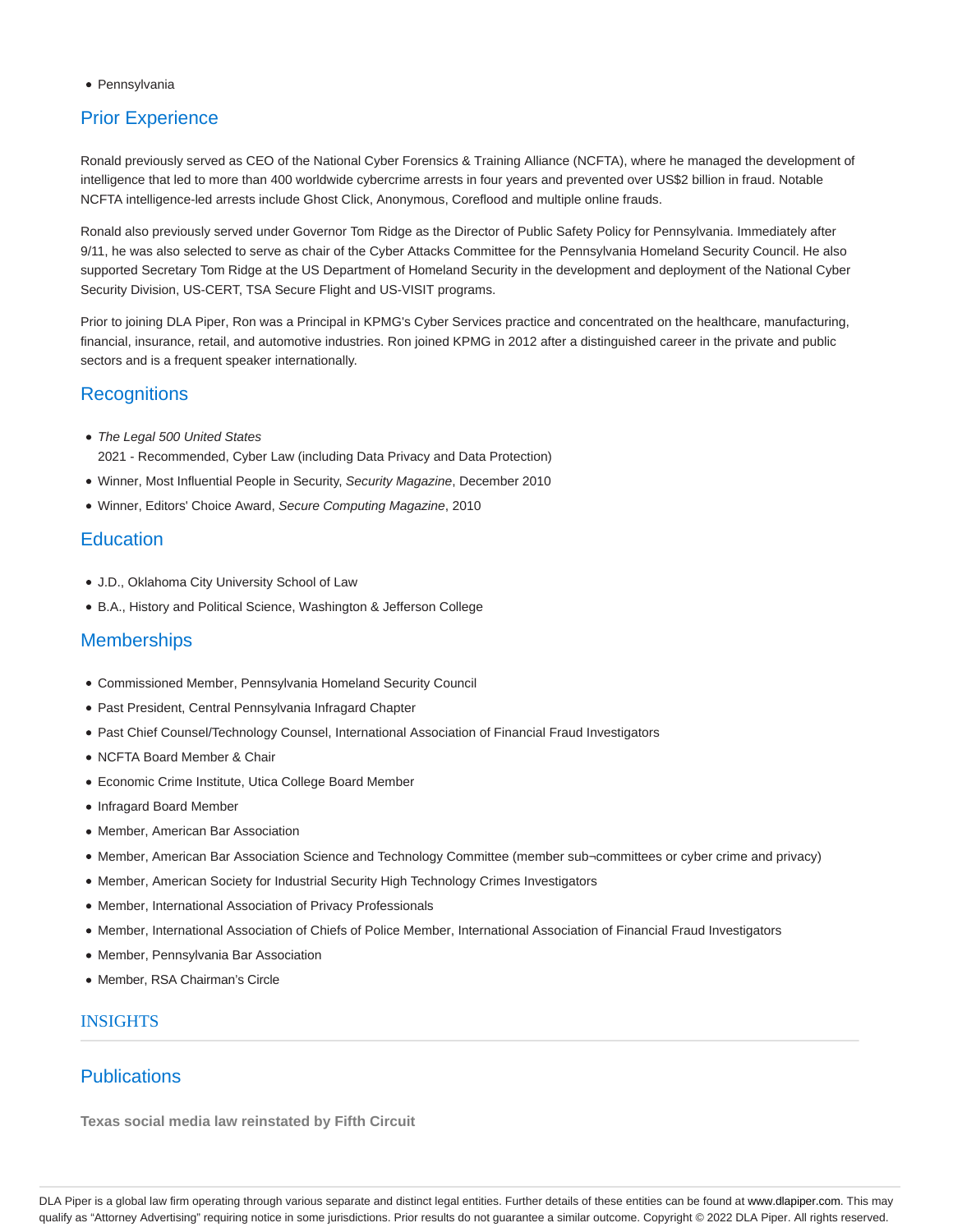**SEC proposes sweeping new public company cybersecurity disclosure and governance rules**

#### 16 March 2022

This rule proposal follows on the heels of several SEC enforcement actions against public companies related to cybersecurity disclosures.

**SEC addresses cybersecurity risk in proposed rules for the investment management industry**

#### 17 February 2022

The proposed rules focus on four key areas: risk management through policies and procedures, incident reporting to the SEC, investor disclosure, and recordkeeping.

**Apache Log4Shell: "greatest vulnerability seen in years"**

#### 14 December 2021

Log4Shell allows arbitrary remote code execution on unpatched servers – essentially giving unfettered access to threat actors.

**When a threat actor strikes: Legal considerations and challenges in a ransomware attack**

#### 21 December 2020

Evidence suggests that having employees working remotely significantly increases the risk of a successful ransomware attack.

**New OFAC guidance for ransomware payments**

#### 16 October 2020

On October 1, 2020, the OFAC issued an advisory to companies providing services to victims of ransomware attacks, informing them of the potential "sanctions risks" for facilitating ransomware payments.

- Author, "Protecting the fleet and car business"
- Author, "Why the age of related automobiles presents a 'very actual menace' in cybersecurity," Cloud Computing and Help Desk
- Author, "Why the age of connected cars presents a 'very real threat' in cybersecurity," TechRepublic
- Co Author, Detroit Auto Show speaker
- Author, "Your Connected Car is Talking. Who's Listening?," KPMG
- Author, "5 Insights Into Venture Capital Entrepreneurs Need to Know Now Entrepreneur"

### **Events**

## **Previous**